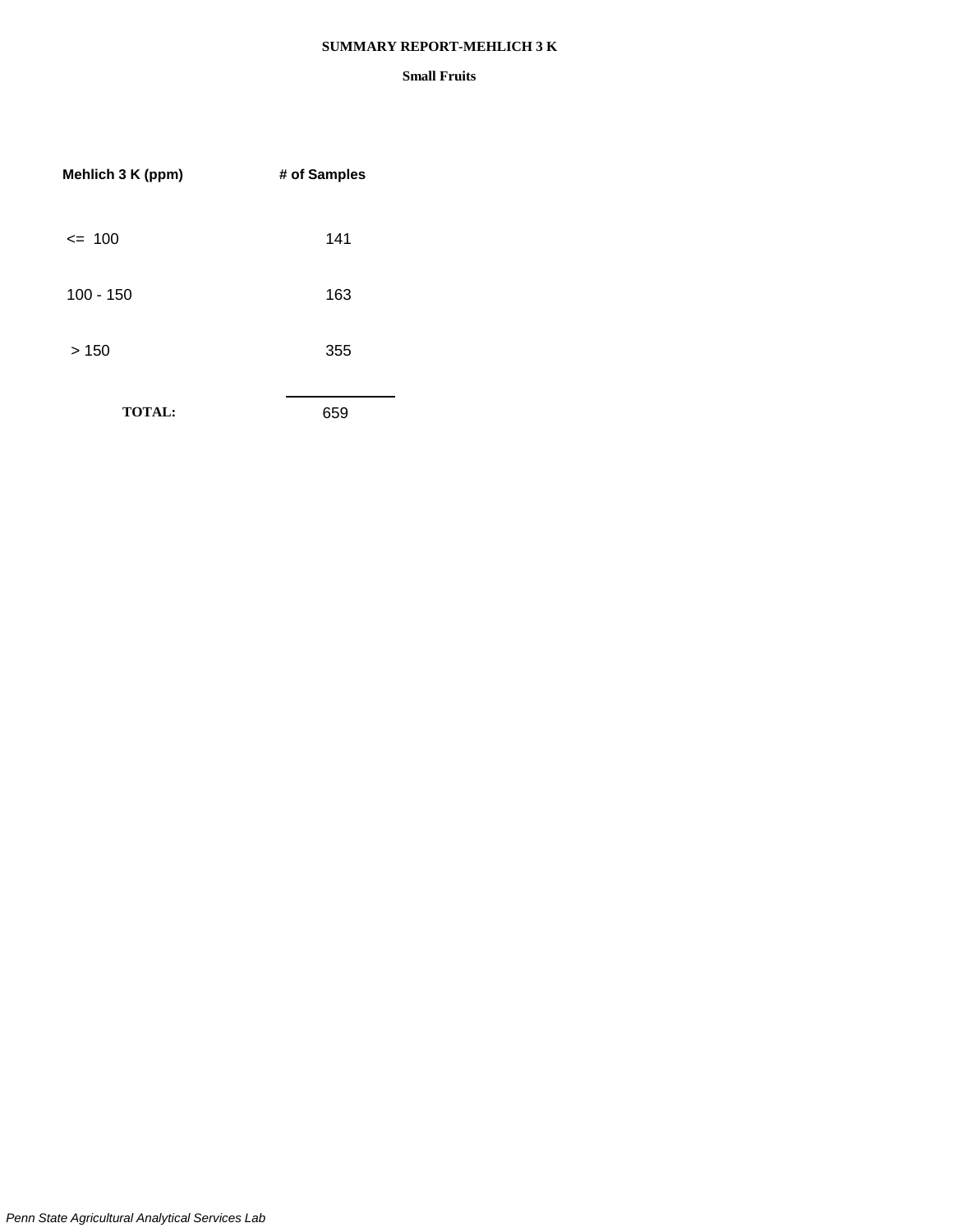| County           | <b>Total Samples</b> | Mehlich 3 K<br>(ppm)          | # of Samples              |
|------------------|----------------------|-------------------------------|---------------------------|
| <b>ADAMS</b>     | 10                   |                               |                           |
|                  |                      | $1 \le 100$                   | 3                         |
|                  |                      | $100 - 150$<br>$\overline{2}$ | $\overline{\mathcal{A}}$  |
|                  |                      | 3<br>>150                     | $\ensuremath{\mathsf{3}}$ |
| <b>ALLEGHENY</b> | 13                   |                               |                           |
|                  |                      | $1 \le 100$                   | $\mathbf 1$               |
|                  |                      | 2 100 - 150                   | 1                         |
|                  |                      | 3<br>>150                     | 11                        |
| <b>ARMSTRONG</b> | $\mathbf{2}$         |                               |                           |
|                  |                      | $1 \le 100$                   | $\mathbf 1$               |
|                  |                      | 3<br>> 150                    | $\mathbf 1$               |
| <b>BEAVER</b>    | $\bf 6$              |                               |                           |
|                  |                      | $1 \le 100$                   | $\mathbf 1$               |
|                  |                      | 2 100 - 150                   | $\overline{2}$            |
|                  |                      | 3 > 150                       | $\ensuremath{\mathsf{3}}$ |
| <b>BEDFORD</b>   | $\boldsymbol{9}$     |                               |                           |
|                  |                      | 2 100 - 150                   | 3                         |
|                  |                      | > 150<br>3                    | 6                         |
| <b>BERKS</b>     | 33                   |                               |                           |
|                  |                      | $1 \le 100$                   | 8                         |
|                  |                      | $100 - 150$<br>$\overline{2}$ | $\,6$                     |
|                  |                      | >150<br>3                     | 19                        |
| <b>BLAIR</b>     | 10                   |                               |                           |
|                  |                      | $1 \le 100$                   | 4                         |
|                  |                      | 100 - 150<br>$\overline{2}$   | 3                         |
|                  |                      | 3 <sup>1</sup><br>> 150       | 3                         |
| <b>BRADFORD</b>  | 11                   |                               |                           |
|                  |                      | $1 \le 100$                   | 4                         |
|                  |                      | 100 - 150<br>$\overline{2}$   | $\overline{\mathbf{4}}$   |
|                  |                      | 3<br>>150                     | 3                         |
| <b>BUCKS</b>     | 30                   |                               |                           |
|                  |                      | $1 \le 100$                   | 12                        |
|                  |                      | $100 - 150$<br>$\overline{2}$ | $\overline{7}$            |
|                  |                      | > 150<br>3                    | 11                        |
| <b>BUTLER</b>    | 14                   |                               |                           |
|                  |                      | $1 \le 100$                   | 5                         |
|                  |                      | 100 - 150<br>$\overline{2}$   | $\overline{c}$            |
|                  |                      | >150<br>3                     | $\overline{7}$            |
| <b>CAMBRIA</b>   | 13                   |                               |                           |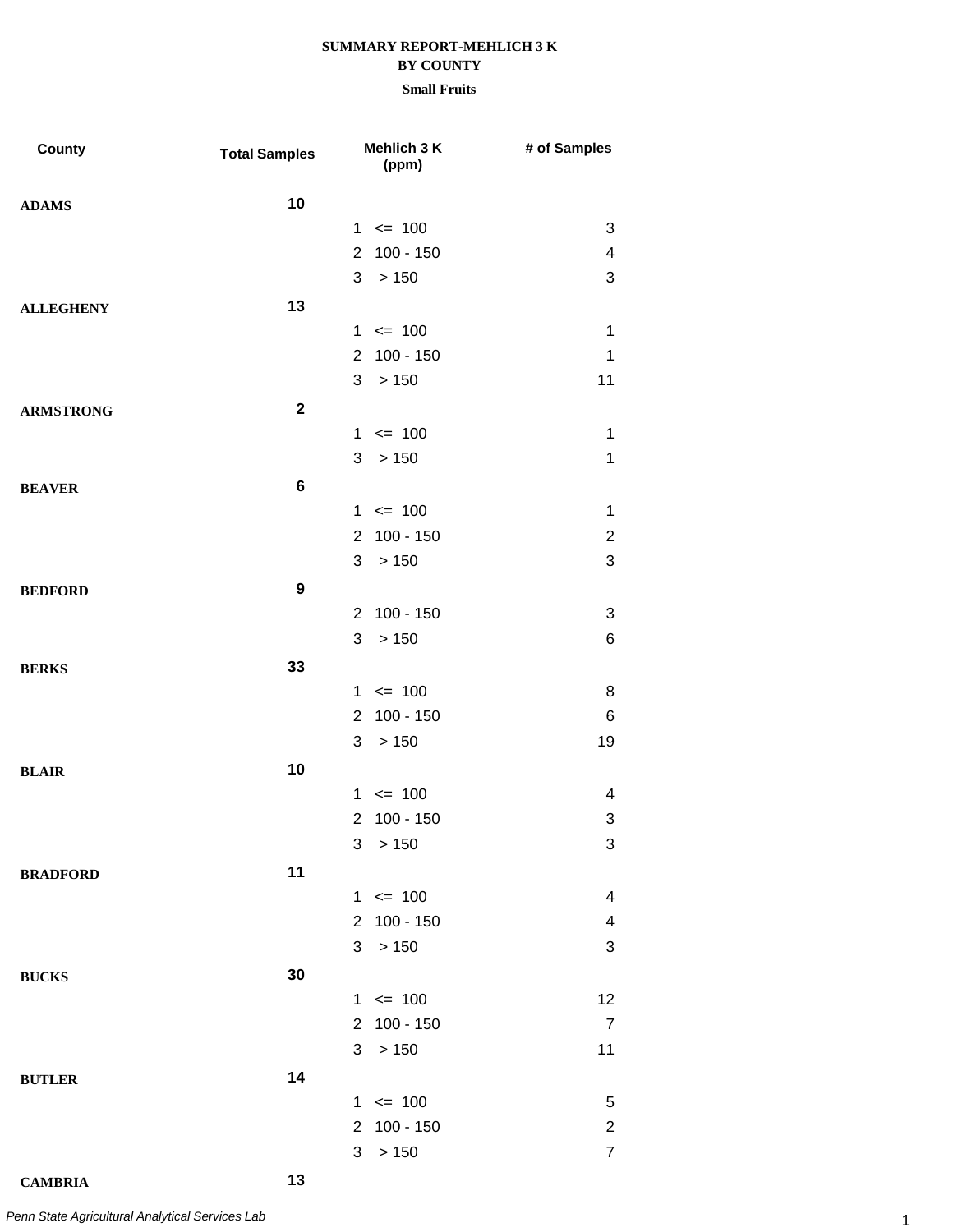| County            | <b>Total Samples</b> | Mehlich 3 K<br>(ppm)          | # of Samples   |
|-------------------|----------------------|-------------------------------|----------------|
|                   |                      | 2 100 - 150                   | 6              |
|                   |                      | 3<br>>150                     | $\overline{7}$ |
| <b>CAMERON</b>    | $\mathbf{2}$         |                               |                |
|                   |                      | 2 100 - 150                   | $\overline{2}$ |
| <b>CARBON</b>     | 6                    |                               |                |
|                   |                      | $1 \le 100$                   | 3              |
|                   |                      | 2 100 - 150                   | 3              |
| <b>CENTRE</b>     | 24                   |                               |                |
|                   |                      | $1 \le 100$                   | $\overline{7}$ |
|                   |                      | 2 100 - 150                   | 4              |
|                   |                      | 3<br>>150                     | 13             |
| <b>CHESTER</b>    | 21                   |                               |                |
|                   |                      | $1 \le 100$                   | 4              |
|                   |                      | 2 100 - 150                   | 5              |
|                   |                      | 3<br>> 150                    | 12             |
| <b>CLARION</b>    | 5                    |                               |                |
|                   |                      | $100 - 150$<br>2              | 2              |
|                   |                      | $>150$<br>3                   | $\sqrt{3}$     |
| <b>CLEARFIELD</b> | $\overline{7}$       |                               |                |
|                   |                      | $1 \le 100$                   | $\overline{2}$ |
|                   |                      | $100 - 150$<br>$\overline{2}$ | $\sqrt{3}$     |
|                   |                      | > 150<br>3                    | $\overline{2}$ |
| <b>CLINTON</b>    | 3                    |                               |                |
|                   |                      | > 150<br>3                    | 3              |
| <b>COLUMBIA</b>   | 3                    |                               |                |
|                   |                      | 3 > 150                       | 3              |
| <b>CRAWFORD</b>   | 6                    |                               |                |
|                   |                      | $1 \le 100$                   | 3              |
|                   |                      | 2 100 - 150                   | 1              |
|                   |                      | >150<br>3                     | $\overline{2}$ |
| <b>CUMBERLAND</b> | 15                   |                               |                |
|                   |                      | $1 \le 100$                   | $\overline{2}$ |
|                   |                      | 2 100 - 150                   | $\overline{2}$ |
|                   |                      | 3 <sup>1</sup><br>>150        | 11             |
| <b>DAUPHIN</b>    | 20                   |                               |                |
|                   |                      | $1 \le 100$                   | 4              |
|                   |                      | 2 100 - 150                   | $\overline{5}$ |
|                   |                      | >150<br>3                     | 11             |
| <b>DELAWARE</b>   | 5                    |                               |                |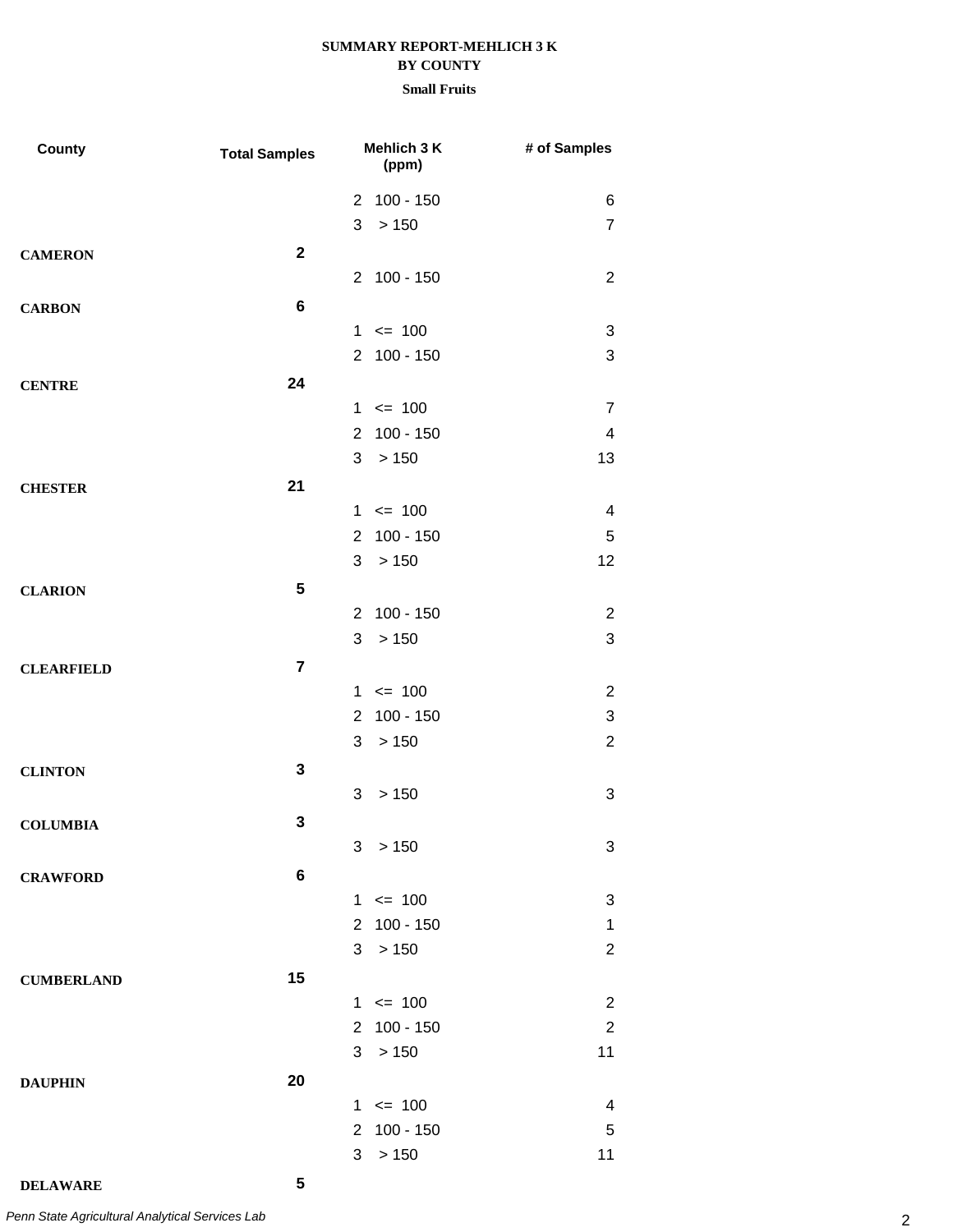# **SUMMARY REPORT-MEHLICH 3 K**

# **BY COUNTY**

| County            | <b>Total Samples</b> | Mehlich 3 K<br>(ppm)          | # of Samples             |
|-------------------|----------------------|-------------------------------|--------------------------|
|                   |                      | 2 100 - 150                   | 1                        |
|                   |                      | > 150<br>3                    | $\overline{\mathcal{A}}$ |
| <b>ELK</b>        | $\bf 6$              |                               |                          |
|                   |                      | $1 \le 100$                   | 3                        |
|                   |                      | 3<br>>150                     | 3                        |
| <b>ERIE</b>       | 66                   |                               |                          |
|                   |                      | $1 \le 100$                   | 9                        |
|                   |                      | $100 - 150$<br>$\overline{2}$ | 22                       |
|                   |                      | > 150<br>3                    | 35                       |
| <b>FAYETTE</b>    | 5                    |                               |                          |
|                   |                      | $= 100$<br>1                  | 1                        |
|                   |                      | $100 - 150$<br>$\overline{2}$ | 3                        |
|                   |                      | > 150<br>3                    | $\mathbf 1$              |
| <b>FOREST</b>     | $\mathbf{3}$         |                               |                          |
|                   |                      | $1 \le 100$                   | 1                        |
|                   |                      | 3<br>>150                     | $\boldsymbol{2}$         |
| <b>FRANKLIN</b>   | $\boldsymbol{9}$     |                               |                          |
|                   |                      | $1 \le 100$                   | $\mathbf 1$              |
|                   |                      | $100 - 150$<br>$\overline{2}$ | $\mathbf 1$              |
|                   |                      | 3<br>>150                     | $\overline{7}$           |
| <b>FULTON</b>     | $\mathbf{2}$         |                               |                          |
|                   |                      | $1 \le 100$                   | $\overline{2}$           |
| <b>GREENE</b>     | $\mathbf{2}$         |                               |                          |
|                   |                      | $= 100$<br>$\mathbf 1$        | $\mathbf 1$              |
|                   |                      | > 150<br>3                    | $\mathbf 1$              |
| <b>HUNTINGDON</b> | $\mathbf 2$          |                               |                          |
|                   |                      | 3 > 150                       | $\overline{2}$           |
| <b>INDIANA</b>    | 10                   |                               |                          |
|                   |                      | $1 \le 100$                   | 3                        |
|                   |                      | 2 100 - 150                   | 3                        |
|                   |                      | > 150<br>3                    | $\overline{\mathcal{A}}$ |
| <b>JEFFERSON</b>  | 5                    |                               |                          |
|                   |                      | $1 \le 100$                   | $\mathbf 1$              |
|                   |                      | 2 100 - 150                   | $\overline{\mathbf{c}}$  |
|                   |                      | >150<br>3                     | $\overline{2}$           |
| <b>JUNIATA</b>    | $\bf 6$              |                               |                          |
|                   |                      | $1 \le 100$                   | 1                        |
|                   |                      | 2 100 - 150                   | $\mathbf 1$              |
|                   |                      | 3 > 150                       | $\overline{\mathbf{4}}$  |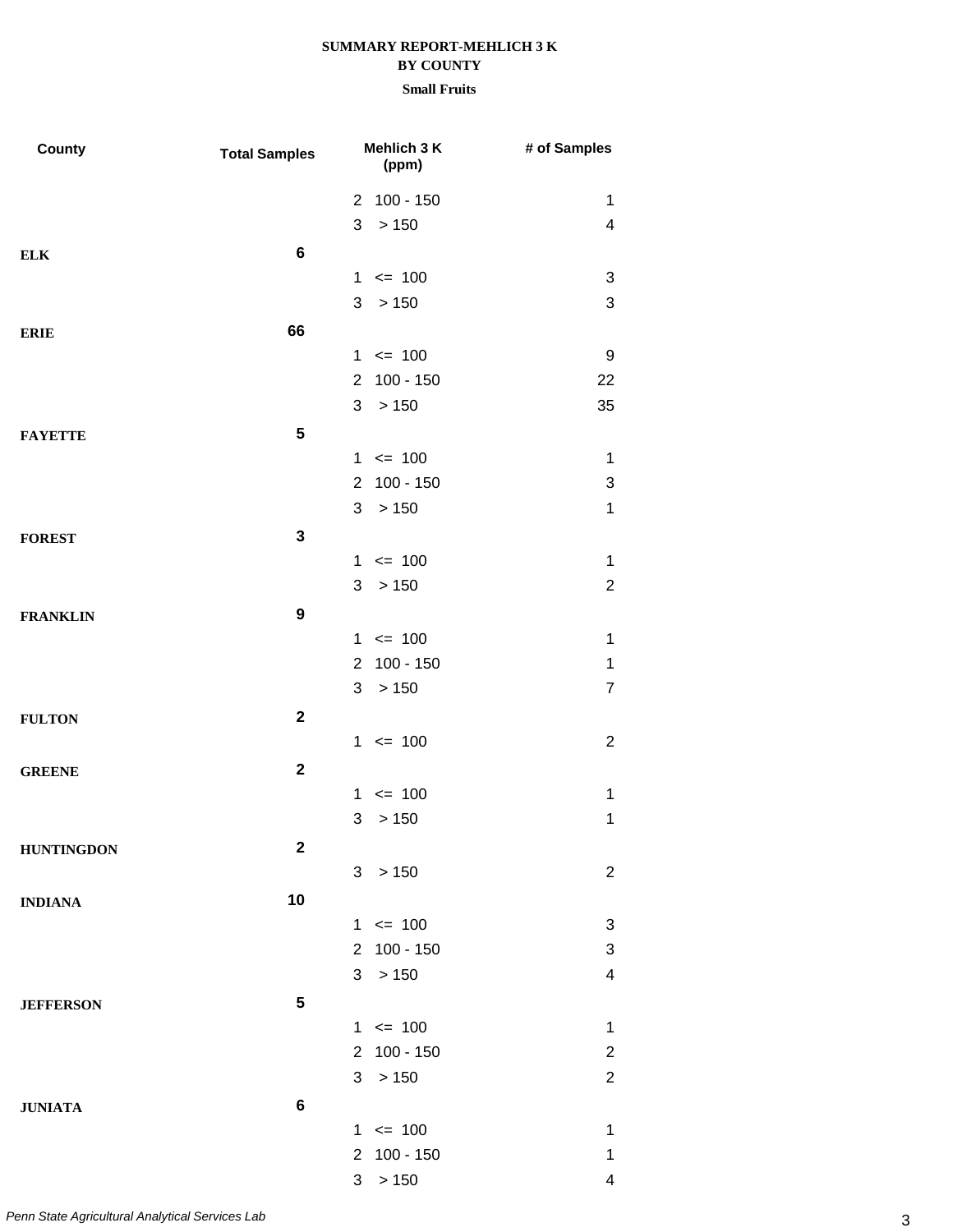| County            | <b>Total Samples</b> | Mehlich 3 K<br>(ppm)          | # of Samples            |
|-------------------|----------------------|-------------------------------|-------------------------|
| <b>LACKAWANNA</b> | 14                   |                               |                         |
|                   |                      | $1 \le 100$                   | $\mathbf 1$             |
|                   |                      | $100 - 150$<br>$\overline{2}$ | 3                       |
|                   |                      | 3<br>>150                     | 10                      |
| <b>LANCASTER</b>  | 12                   |                               |                         |
|                   |                      | $= 100$<br>1                  | $\mathbf 1$             |
|                   |                      | 3 > 150                       | 11                      |
| <b>LAWRENCE</b>   | 5                    |                               |                         |
|                   |                      | $1 \le 100$                   | $\overline{2}$          |
|                   |                      | 2 100 - 150                   | $\overline{2}$          |
|                   |                      | >150<br>3                     | $\mathbf{1}$            |
| <b>LEBANON</b>    | $\boldsymbol{9}$     |                               |                         |
|                   |                      | $1 \le 100$                   | $\mathbf 1$             |
|                   |                      | 2 100 - 150                   | $\overline{2}$          |
|                   |                      | 3 > 150                       | 6                       |
| <b>LEHIGH</b>     | 33                   |                               |                         |
|                   |                      | $1 \le 100$                   | $\mathbf 1$             |
|                   |                      | 2 100 - 150                   | 3                       |
|                   |                      | >150<br>3                     | 29                      |
| <b>LUZERNE</b>    | 10                   |                               |                         |
|                   |                      | $1 \le 100$                   | 5                       |
|                   |                      | $100 - 150$<br>$\overline{2}$ | $\overline{2}$          |
|                   |                      | 3<br>> 150                    | 3                       |
| <b>LYCOMING</b>   | $\boldsymbol{9}$     |                               |                         |
|                   |                      | $1 \le 100$                   | $\overline{2}$          |
|                   |                      | 2 100 - 150                   | 5                       |
|                   |                      | 3 > 150                       | $\overline{c}$          |
|                   | 1                    |                               |                         |
| <b>MCKEAN</b>     |                      | 2 100 - 150                   | $\mathbf 1$             |
|                   |                      |                               |                         |
| <b>MERCER</b>     | $\mathbf{3}$         |                               |                         |
|                   |                      | $1 \le 100$                   | $\mathbf 1$             |
|                   |                      | 3 > 150                       | $\overline{c}$          |
| <b>MONROE</b>     | 16                   |                               |                         |
|                   |                      | $1 \le 100$                   | 6                       |
|                   |                      | 2 100 - 150                   | 6                       |
|                   |                      | 3<br>>150                     | $\overline{\mathbf{4}}$ |
| <b>MONTGOMERY</b> | 17                   |                               |                         |
|                   |                      | $1 \le 100$                   | 8                       |
|                   |                      | 2 100 - 150                   | $\overline{2}$          |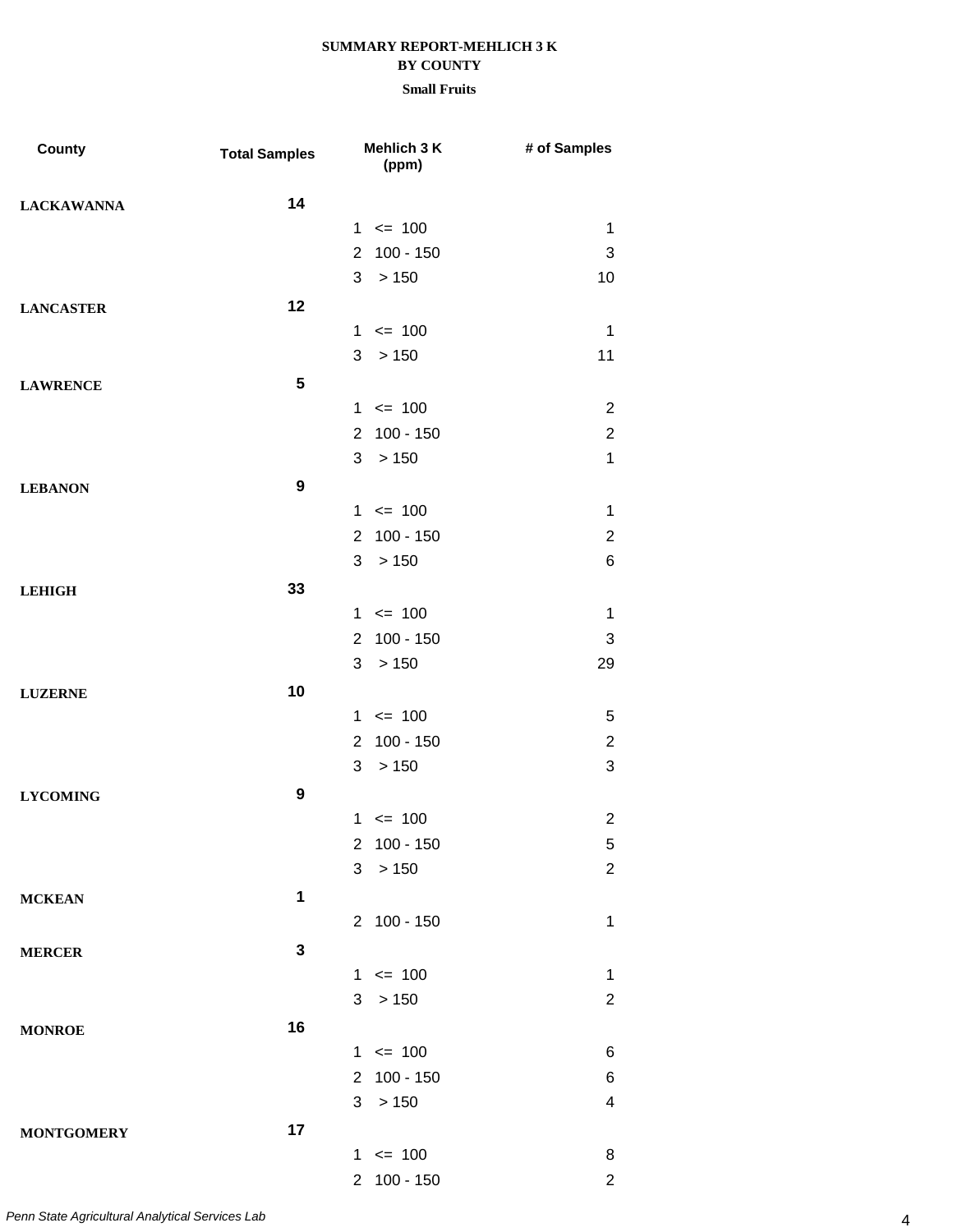| County                | <b>Total Samples</b>    |                | Mehlich 3 K<br>(ppm) | # of Samples            |
|-----------------------|-------------------------|----------------|----------------------|-------------------------|
|                       |                         | 3              | > 150                | $\overline{7}$          |
| <b>MONTOUR</b>        | $\mathbf{2}$            |                |                      |                         |
|                       |                         | 3              | > 150                | $\overline{2}$          |
| <b>NORTHAMPTON</b>    | $\overline{7}$          |                |                      |                         |
|                       |                         |                | $1 \le 100$          | $\overline{2}$          |
|                       |                         | $2^{\circ}$    | $100 - 150$          | 3                       |
|                       |                         |                | 3 > 150              | $\overline{2}$          |
| <b>NORTHUMBERLAND</b> | 6                       |                |                      |                         |
|                       |                         |                | $1 \le 100$          | $\mathbf 1$             |
|                       |                         | $2^{\circ}$    | $100 - 150$          | 3                       |
|                       |                         |                | 3 > 150              | $\overline{2}$          |
| <b>PERRY</b>          | $\overline{\mathbf{4}}$ |                |                      |                         |
|                       |                         |                | $1 \le 100$          | $\overline{2}$          |
|                       |                         | $2^{\circ}$    | $100 - 150$          | $\mathbf 1$             |
|                       |                         |                | 3 > 150              | $\mathbf 1$             |
| <b>PHILADELPHIA</b>   | $\mathbf{2}$            |                |                      |                         |
|                       |                         |                | $1 \le 100$          | $\mathbf 1$             |
|                       |                         |                | 3 > 150              | 1                       |
| <b>PIKE</b>           | $\mathbf{2}$            |                |                      |                         |
|                       |                         |                | $1 \le 100$          | 1                       |
|                       |                         | $\overline{2}$ | $100 - 150$          | $\mathbf 1$             |
| <b>POTTER</b>         | $\overline{\mathbf{2}}$ |                |                      |                         |
|                       |                         | 2              | $100 - 150$          | 1                       |
|                       |                         | 3              | > 150                | $\mathbf 1$             |
| <b>SCHUYLKILL</b>     | 12                      |                |                      |                         |
|                       |                         |                | $1 \le 100$          | $\mathbf 1$             |
|                       |                         | $2^{\circ}$    | $100 - 150$          | 1                       |
|                       |                         | 3              | > 150                | 10                      |
| <b>SNYDER</b>         | 9                       |                |                      |                         |
|                       |                         |                | 2 100 - 150          | 1                       |
|                       |                         | 3              | > 150                | 8                       |
| <b>SOMERSET</b>       | 8                       |                |                      |                         |
|                       |                         |                | $1 \le 100$          | 1                       |
|                       |                         |                | 2 100 - 150          | 1                       |
|                       |                         |                | 3 > 150              | 6                       |
| <b>SUSQUEHANNA</b>    | 12                      |                |                      |                         |
|                       |                         |                | $1 \le 100$          | 3                       |
|                       |                         |                | 2 100 - 150          | $\overline{\mathbf{4}}$ |
|                       |                         | 3 <sup>7</sup> | > 150                | 5                       |